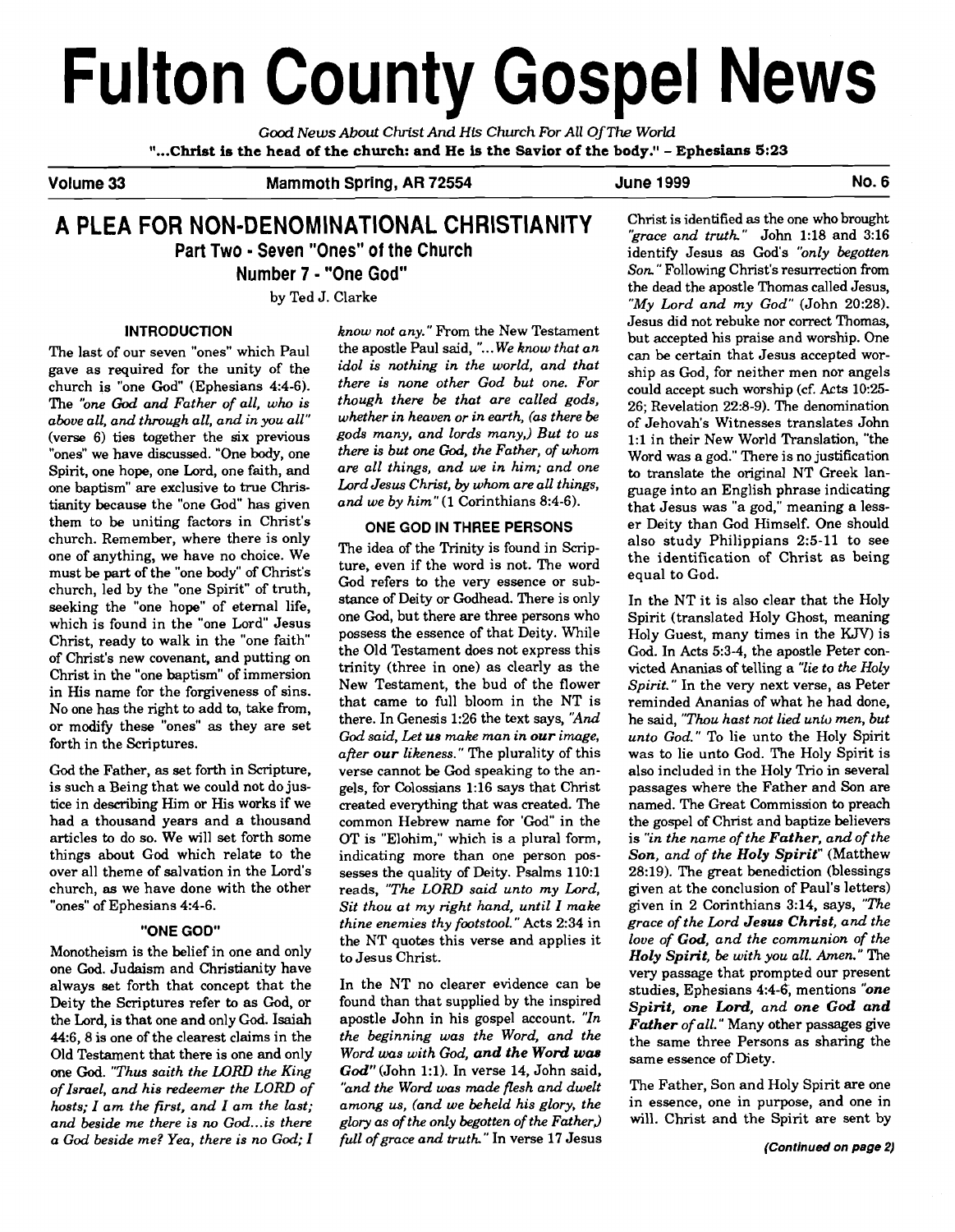# **FULTON COUNTY GOSPEL NEWS USPS Publication # 211780**

... is a Periodical publication issued monthly by the Church of Christ at Third and Bethel (P.O. Box 251). Mammoth Spring. AR 72554-025 1. POSTMASTER: Please mail all changes of address to the above address.

**FCGN** is mailed free of charge to any who care to receive it. We will be happy **to**  add any names **to** the regular mailing lisr If you send **m a** name we must have a complete ; address, including number and **street name,**  <sup>I</sup>or R.R. or HCR number. plus box number. **a a P.O.** Box number and the **NINE** DIGIT **ZIP CODE This** paper is suppofted by voluntary contributions for which we are grateful. **Financial information** will be furnished upon request *Mail* **all address** *corrections or manuscripts* **to:** 

> **FULTON COUNTY GOSPEL NEWS** *P.* **0.** *Box* **<sup>251</sup>**

**Mammoth Spring,** *AR* **72554** 

| Phone  (870) 625-3217 |
|-----------------------|
|                       |
|                       |

### **(Continued from page 1)**

the Father and are given different tasks, but these all work to accomplish God's will for saving mankind (cf. Matthew 26.39; John 14:26; 15:26; 16:12-15; 17:11, 21-22). These passages all demonstrate the unity of the Godhead three in accomplishing the same goal-the salvation of mankind. Another passage in Ephesians expresses this unity of purpose:"For *through him* [Jesus Christ] **w** *both* [Jew and Gentile] *have access by one Spirit unto the Father"* (2:18).

### **AlTRlBUTES OF GOD**

The Being of God can be characterized as possessing certain attributes to the fullest degree. God's attributes are those qualities of His Being which constitute what He is. These are qualities of the entire Godhead and they are infinite (unlimited). God is all-knowing [omniscient] (Psalm 147:5; Romans 11:33-36); all powerful [omnipotent] (Jeremiah 3217; Ephesians 3:20-21); present everywhere [omnipresent] (Psalm 139; Hebrews 4:12); eternal-He has always existed and always will (Deuteronomy 33:27; Psalm 90:2; Romans 1:20); unchangeable [immutable] (Psalm 10225-26; Malachi 3:6; James 1:17); perfection (Isaiah 40:25-26); and God is holy, without sin, **(Isaiah** 6:3; 1 Peter 1:15-16). Other attributes of **God**  are His love, justice, mercy, goodness, grace, truth, and still others might be

mentioned. For the purpose of concluding our article, I want to focus on Cod's love and justice. God's attributes are a perfect blend of these qualities into a perfect Being (the Trinity). All of these attributes **are** involved in God's plan for saving mankind. God is the standard of perfection in what it means to be loving and just.

# **GOD'S LOVE AND JUSTICE**

God's love is infinite in the sense that what He is and does is perfect love, meaning, ''God *is love"* (1 John 4:8). The great love of God in creating mankind originally is surpassed only by His love in sending Christ to atone for our sins, so that we can be a new creation (John 3:16; 1 John 4:lO-11; 2 Corinthians 5:17-21). In some ways God shows His love upon all men (Matthew 54448). However, God's love in the creation we enjoy will one **dav** be blended with God's attribute of justice and judgment. God does not possess more of a sense of justice than He does love, but He is a Being of both love and justice. While **''God** so *loved the*  **world** *that he gace hia only begotten* **Son,**  *that whosoever believeth in him should not perish, but have everlasting life"* (John 3:16), that does not mean that everyone is automatically saved. The false doctrine of universalism teaches that God is so loving, good, and gracious that He will universally save all men, not allowing even the worst person to be lost. Such a concept ignores what the Bible teaches about God being a God of justice and truth.

The *'one God"* of whom Paul spoke in Ephesians 4:6, "so *loved the world"* that *He* sent Christ to die on the cross for our sins. In the first gospel sermon preached in Christ's name, the apostle Peter said that those who believed in Christ (Acts 2:36), repented of their sins and were baptized in Christ's name would receive remission of sins (Acts 2:38). Those who do not believe and obey the gospel commands will be lost (Mark 16:16). Does that mean God is not a God of infinite love because some will be lost? No, it merely means that some people's perception of what perfect love is does not square with God's perfect love. Jesus, who died for us, taught that only those who do the Father's will can go to heaven (Matthew 7:21-24). The perfect blend of God's love and righteous justice is seen in Second Thessalonians, chapter one. Paul spoke of the church being persecuted, but said God's "righteous judgment" would one day come upon the persecutors,

while Christians would then be given *"rest"* (verses 4-5). **"Seeing** it *is a* **righteous**  *thing with God to recompense tribulation to them that trouble* **you;** *And to you who are troubled test with* **us,** *when the* Lord *Jesus shall be revealed fiom heaven with*  **his** *mighty angels, In flaming fire taking vengeance on them that know not God and that* **obey** *not the gospel of our Lord Jesw Christ: Who shall be punished with everlasting destruction from the presence*  of *the Lord, and from the glory* **of** *his power* (verses 6-9). Those who reject this blending of God's attributes **as** He accomplishes His will do not worship the *"one God"* of Ephesians 4:6.

Jesus is the perfect example of **God's** love toward us and of how our love should be toward God (John 5:30; 6:39). Jesus said that if we have *"seen"* Him, in the sense of what He taught and practiced we have "seen the Father" (John 14:8-11). The Scripture says of Christ, *"Though* he were *a Son, yet learned he obedience by the things which he suffered;And being* **made**  *perfect, he became the author of eternal salvation unto all them that obey him"*  (Hebrews 5:8-9). **If** we accept Jesus **as** our example, we will show our acceptance of God's love for us and our love for the Father by our obedience to keep His commands (John 1415; 21, 23; 1510). **First**  John 2:l-6 emphasizes the same principles in a very clear and forceful fashion.

# **CONCLUSION**

The *"one* God" of Paul's seven ones for the non-denominational church of the Lord is a great God and Father in the Trinity with the Son and Holy Spirit. How great is His love shown in Christ Jesus (John 3:16)? We may obtain complete forgiveness of past sins in Him (Acts 2:36-38), and continue to be forgiven of sins we commit **as** Christians if we confess them, repent and ask forgiveness of them (Acts 8:22; 1 John 1:7-10). God's ultimate love, goodness, mercy and grace are seen in these provisions through Christ.

Also, God's justice required atonement for our sins (Romans 5:6-11). God's justice requires that we love and serve Him by obeying the gospel and keeping His commandments to the best of our abilities (2 Thessalonians 1:6-9; Hebrews 5:9; 1 John 2:l-6 et al.). Despite God's love for you, His justice teaches that you have the responsibility to *"save yourselves"* (Acts 2:40); *to "work* out *your own salvation with fear and trembling"* (Philippians 2:12); and to "keep yourselves in the love of *God"* (Jude 21). Otherwise, God's jus.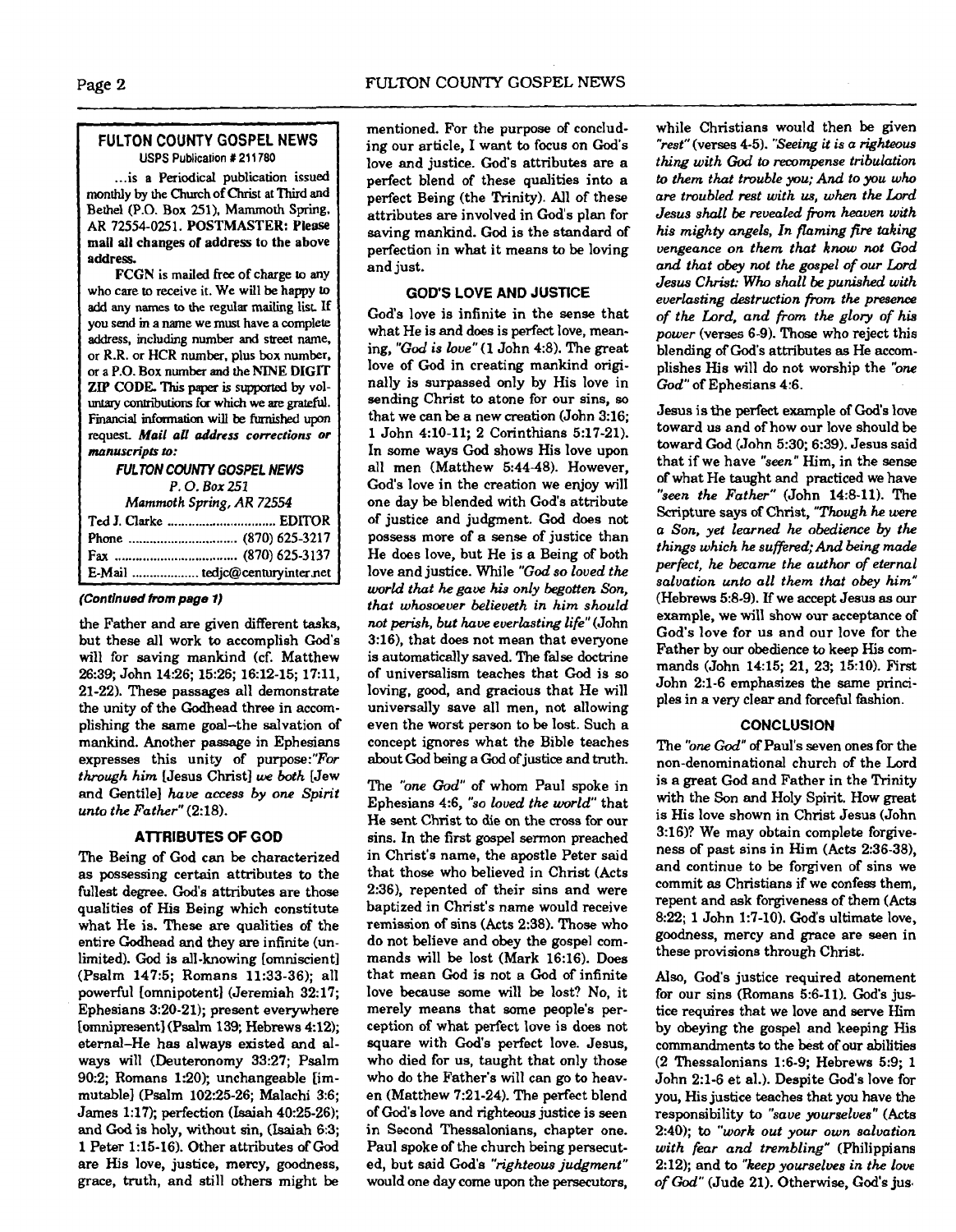tice demands you will be judged by the one and only great **God** of love **as** one who did not "obey *the* gospel of ow Lord *Jesus*  **Christ"** (2 Thessalonians 1:8-9), or **as** one who once obeyed but later "turned *fiom the holy commandment &fivered to them [so* that] *the hatter end* **is** *worse for them than the beginning"* (2 Peter 2:20-22).

The "one God *and Father"* is not a **God** of confusion **(cf.** 1 Corinthians 14:33) who allows different religious groups to teach different plans of salvation or different ways to worship and serve Him. Are you sure that you are following the "one God" of the Bible and not the commandments and doctrines of men? We would be delighted to study the matter with you further, or we encourage you to contact a faithful church of Christ nearest **to** you.

# **WARM WEATHER AND AND IMMODEST DRESS**

### **by Bobby Duncan**

As the weather warms up, we generally wear less clothing and/or lighter clothing. There is nothing wrong with adjusting our clothing **to** fit the weather, so long as our clothing adequately covers our bodies. The fashion of the world, of course, is to wear scanty provocative clothing, especially when the weather is warm. Unfortunately, some in the church will be influenced more by the fashion of the world than they are by the word of the Lord.

Your Bible says: "[I will therefore] that women adorn themselves in modest apparel, with shamefacedness and sobriety..." (1 Timothy 2:9). Certainly the same is required of men. In case some woman wants to know what modest apparel is, then she should read verse 10: "But (which becometh women professing godliness) with good works." It is modest if it is becoming (appropriate, suitable, proper) to women professing godliness.

It is a fact that times have changed, and styles have changed, and society has changed, but the word of God has not changed and human nature has not changed. Several years ago a well-known preacher wrote the following:

"What is wrong with mixed swimming? I can't speak for the ladies, but I can speak for the men. There's not an ordinary man who can look at a woman clad in nothing but a bathing suit for a long time without entertaining evil thoughts.

'But,' some will say, 'it does not bother me.' One who says that may be so young that his passions have not arisen, or he may be so old they have subsided, or he may be so ignorant he doesn't know what is going on, or he may not be normal, or he may be lying. He fits into one of these five categories, or he is a spiritual giant; but spiritual giants don't spend their time at mixed swimming parties."

Our Lord warned against looking and lusting when he said: 'Ye have heard that it was said by them of old time, Thou shalt not commit adultery: but I say unto you, That whosoever looketh on a woman to lust after her hath committed adultery with her already in his heart" (Matthew 5:27-28).

I know there are those who accuse anyone who warns against the evils of immodest dress of being "evil-minded." This accusation has intimidated many preachers and caused them to stop preaching against immodest dress. I pray I might never be intimidated by such charges. I hasten to say also that the danger of lust is not the only reason Christians should dress modestly and decently. The matter of our good influence should be weighed carefully in determining how we are to dress.

In the forty-odd years I have been preaching I guess I have heard all the arguments as to why the Bible injunction with reference to modesty does not have to be obeyed: "Nobody thinks about it any more." "In some cultures the women go bare-breasted." "Time was when a woman was immodest if her ankle showed." "Some are going to lust anyway." And on, and on, and on the arguments go. But the real reason most members of the church persist in wearing clothing that is less than modest and decent is simply this: God's will is not important enough for them to yield their own will to him.

> 4207 Adamsville Pkwy. Adamsville, **AL** 35005

# **"NOW THEY SHOP AROUND"**

### **by Terry W. Frizzell**

For many years, faithful men have been sounding the alarm at a gradual departure from the truth which is among us. The day has now come where we can no longer be passive about the battle cry. In many instances the distinctiveness of the church has disappeared. This would

be a tremendous blessing if it was because the world was now following the truth, but this is not the case. The distinctiveness is disappearing because the church is becoming more like the world.

On March 21, 1996, an article appeared in the Arkansas Democrat Gazette which is an incredible thermometer for the religious world. There is not enough space to deal with everything in the two-page **arti**cle, however, there are a few statements which expressed the overall attitude.

Early in the article there was a statement that reveals the purpose for everything involved in the new worship styles. The author wrote: "Across the country, cutting edge churches are retooling more than their outward appearances to attract and keep younger members." The author then continues by giving the solution to which many churches are turning: "Part of the attraction is a contemporary worship service, which often includes a short drama or skit rather than the traditional sermon lasting 20 to 30 minutes. The style targets baby boomers who seek a faster-paced and more entertaining worship experience."

Lest one gets the idea that we are only dealing with denominations, consider the following statement from the preacher who fills the pulpit in a congregation of the Lord's church in Little Rock: [The preacher] "describes the worship services as praise-oriented, designed to make people leave on a high note, not a guilt trip. Don't expect to hear much about the fiery depths of Hades here. Life's too short to feel miserable at church...'

The problem has been created because of a lack of knowledge of God's word, much like the days of Hosea (Hosea 4:6). As Christians, we are called to worship God. The New Testament word for worship is "proskuneo," which is defined as "to prostrate oneself in homage." Where in the world does anyone find entertainment in this? Worship, in order to be accepted by God, must be according to His will. Jesus asked the question, "For what is a man profited, if he shall gain the whole world, and lose his own soul? or what shall a man give in exchange for his soul?" (Matthew 16:26). The principle behind this passage could also be applied to the tactics of these so-called churches. What good would it do to have all 250 million citizens of the United States as members of the church of Christ if they weren't converted? They